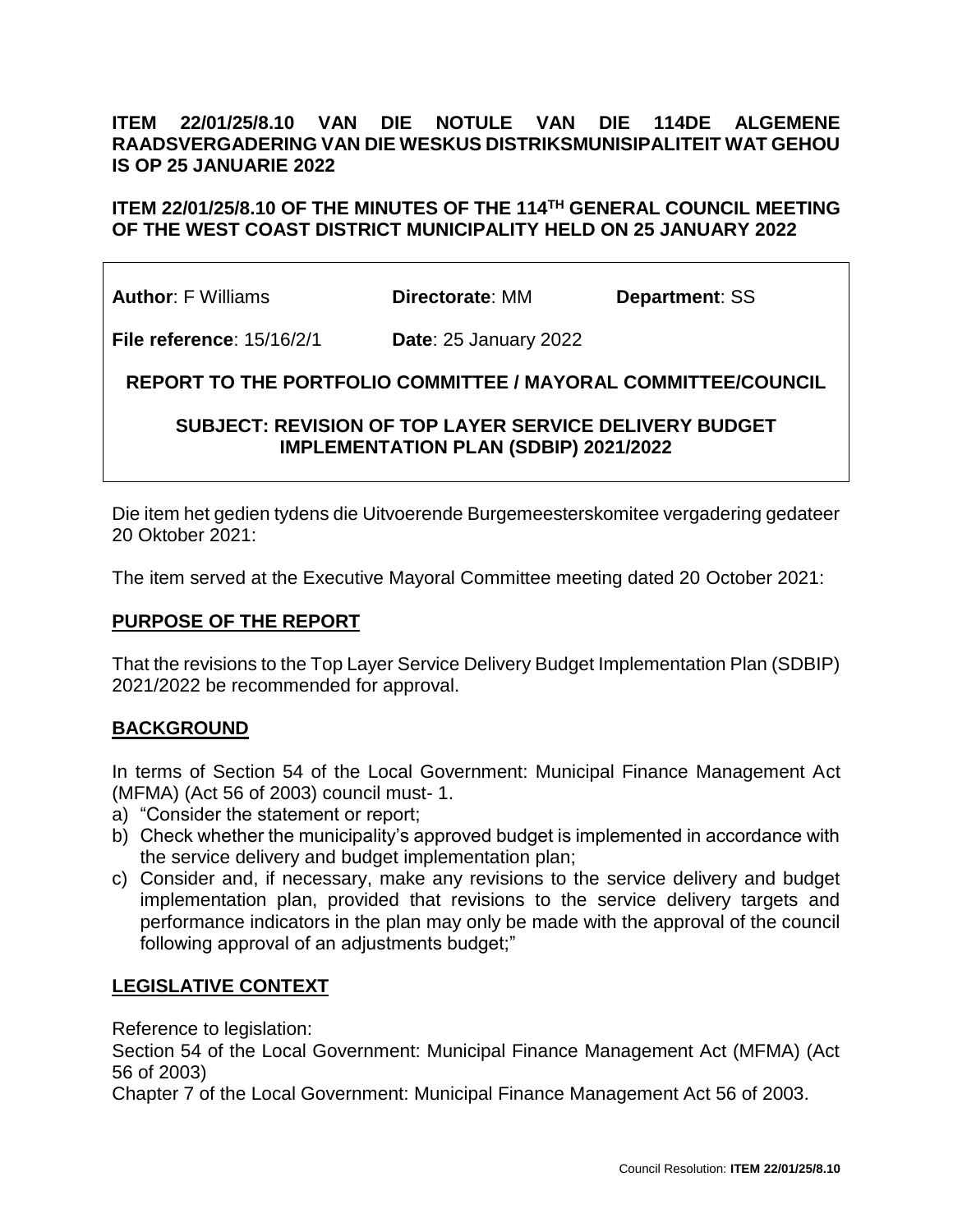## **DISCUSSION**

A copy of the adjusted Top Layer KPI within SDBIP 2021/2022 report is attached as an Annexure.

The legal framework for revision of the Service Delivery Implementation Plan (SDBIP) is contained in Chapter 7 of the Local Government: Municipal Finance Management Act 56 of 2003.

#### **FINANCIAL IMPLICATION**

Geen / None

On proposal by Ald Strydom, seconded by Cllr Daniels are:

#### **RESOLVED:**

**THAT THE ADJUSTMENTS TO THE TOP LAYER SERVICE DELIVERY BUDGET IMPLEMENTATION PLAN (SDBIP) 2021/2022 BE APPROVED.**